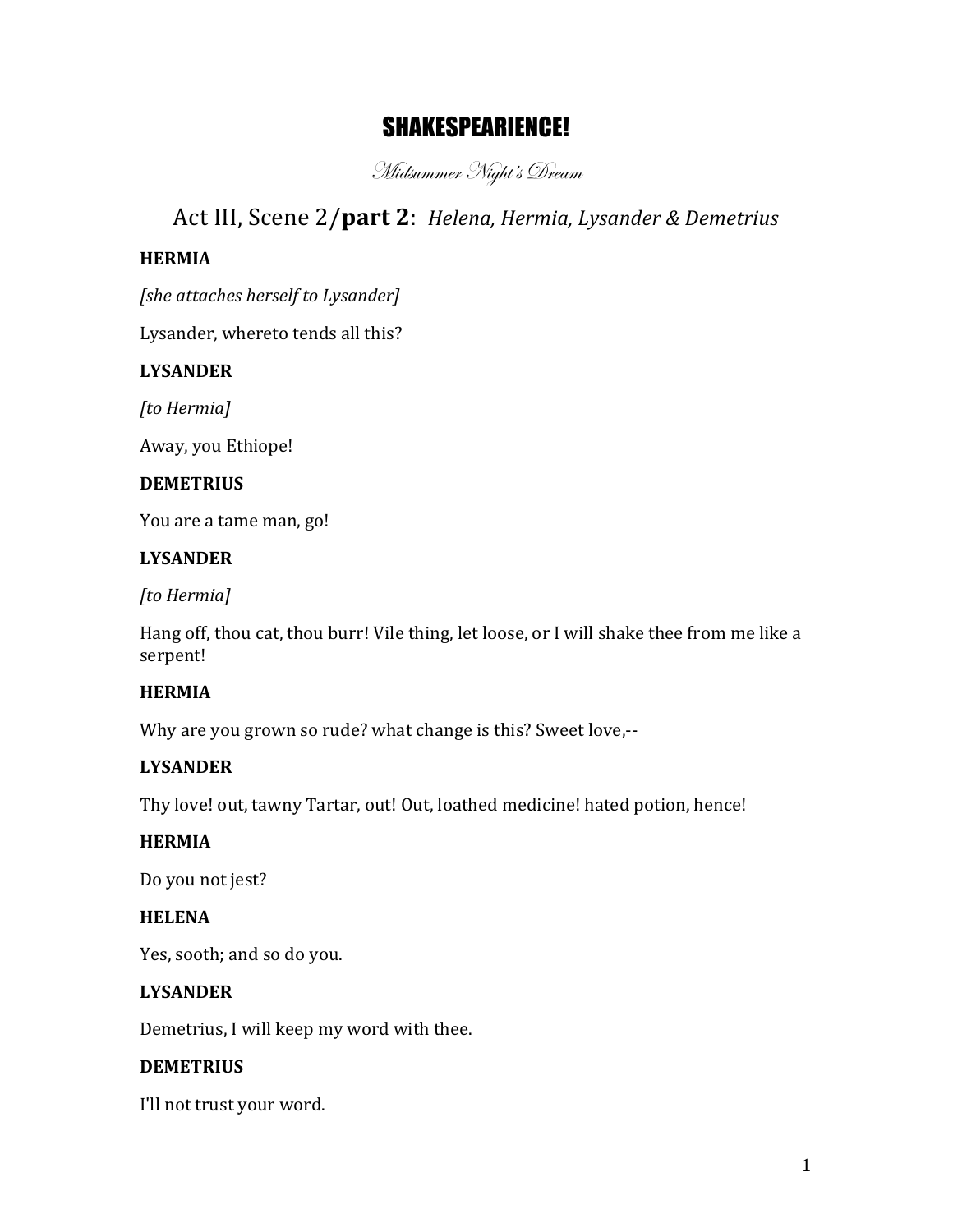## **LYSANDER**

What, should I hurt her, strike her, kill her dead? Although I hate her, I'll not harm her so. *[back to Hermia]* Ay, 'tis no jest that I do hate thee and love Helena.

### **HERMIA**

*[to Helena]* O me! you juggler! you canker-blossom! You thief of love!

## **HELENA**

Fie, fie! you counterfeit, you PUPPET, you!

### **HERMIA**

Puppet? why so? ay, that way goes the game. How low am I, thou painted maypole? speak; How low am I? I am not yet so low but that my nails can reach unto thine eyes!

#### **HELENA**

I pray you gentlemen, let her not hurt me: You perhaps may think, because she is something lower than myself, that I can match her.

#### **HERMIA**

LOWER! hark, again!

#### **LYSANDER**

Be not afraid; she shall not harm thee, Helena.

#### **DEMETRIUS**

No, sir! She shall not, though you take her part.

#### **HELENA**

O, when she's angry, she is keen and shrewd! And though she be but little, she is fierce.

### **HERMIA**

'Little' again! nothing but 'low' and 'little'! Let me come to her.

### **LYSANDER**

Get you gone, you DWARF; You minimus! You bead! You acorn!

### **DEMETRIUS**

Let her alone: speak not of Helena; Take not her part.